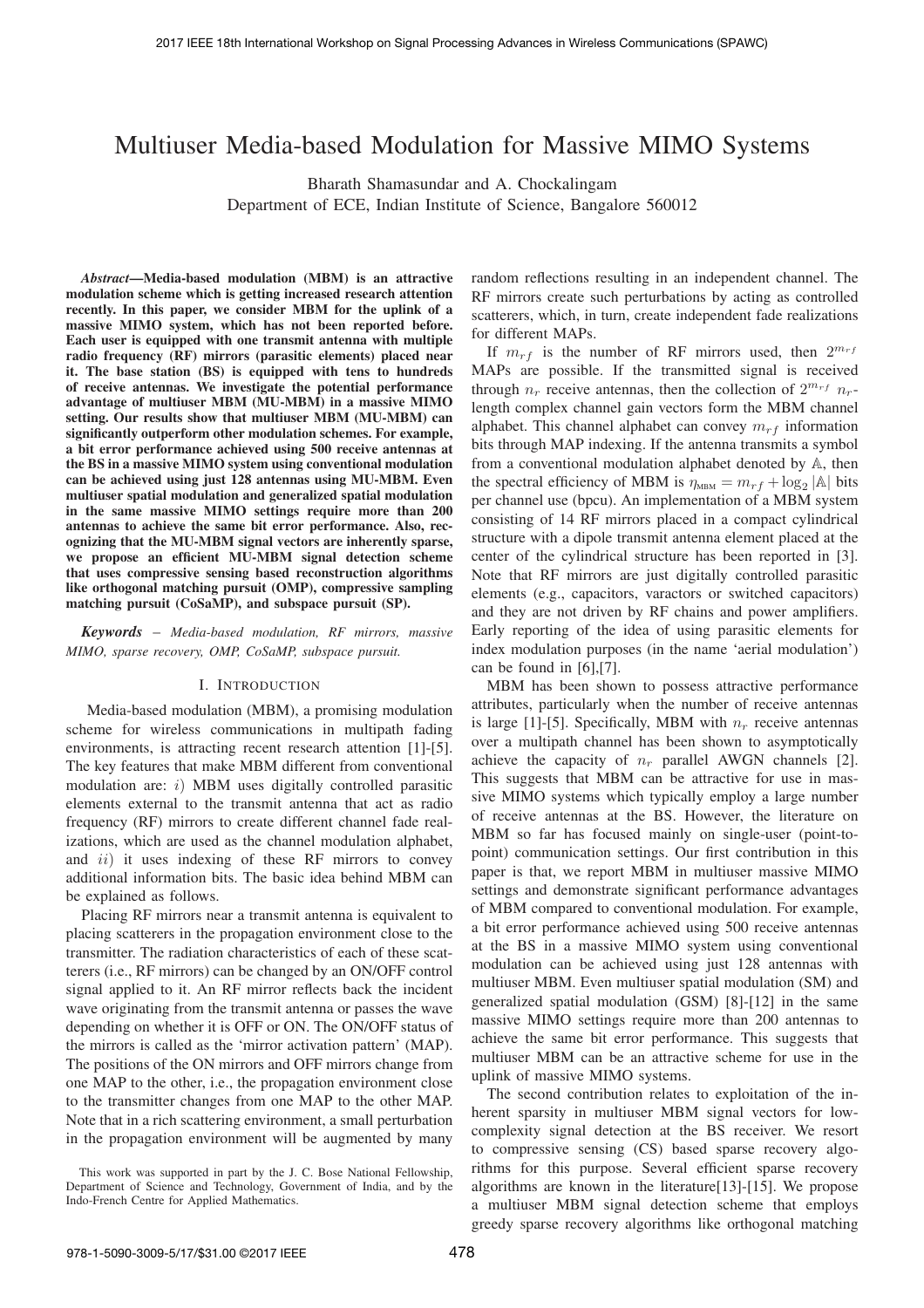

Fig. 1. Multiuser MBM in a massive MIMO system.

pursuit (OMP)[13], compressive sampling matching pursuit (CoSaMP) [14], and subspace pursuit (SP)[15]. The results demonstrate that CS based sparse signal recovery approach is a natural and efficient approach for multiuser MBM signal detection in massive MIMO systems.

The rest of the paper is organized as follows. The MU-MBM system model is introduced in Sec. II. The performance of MU-MBM with maximum likelihood detection is presented in Sec. III. The proposed sparsity-exploiting detection scheme for MU-MBM signal detection and its performance in massive MIMO systems are presented in Sec. IV. Conclusions are presented in Sec. V.

#### II. MULTIUSER MBM SYSTEM MODEL

Consider a massive MIMO system with  $K$  uplink users and a BS with  $n_r$  receive antennas (see Fig. 1), where K is in the tens (e.g.,  $K = 16,32$ ) and  $n_r$  is in the hundreds ( $n_r = 128, 256$ ). The users employ MBM for signal transmission. Each user has a single transmit antenna and  $m_{rf}$ RF mirrors placed near it. In a given channel use, each user selects one of the  $2^{m_{rf}}$  mirror activation patterns (MAPs) using  $m_{rf}$  information bits. A mapping is done between the combinations of  $m_{rf}$  information bits and the MAPs. This mapping is made known a priori to both transmitter and receiver for encoding and decoding purposes, respectively.

Apart from the bits conveyed through the choice of a MAP in a given channel use, a symbol from a modulation alphabet (e.g., QAM, PSK) transmitted by the antenna conveys an additional  $log_2 |\mathbb{A}|$  bits. Therefore, the spectral efficiency of a  $K$ -user MBM system is given by

$$
\eta_{\text{MU-MBM}} = K(m_{rf} + \log_2 |\mathbb{A}|) \text{ bpcu.}
$$
 (1)

For example, a multiuser MBM system with  $K = 4$ ,  $m_{rf} = 2$ , and 4-QAM has a system spectral efficiency of 16 bpcu. An important point to note here is that the spectral efficiency per user increases linearly with the number of RF mirrors used at each user. To introduce the multiuser MBM signal set and the corresponding received signal vector at the BS, let us first formally introduce the single-user MBM signal set.

### *A. Single-user MBM channel alphabet*

The MBM channel alphabet of a single user is the set of all channel gain vectors corresponding to the various MAPs of that user. Let us define  $M \triangleq 2^{m_{rf}}$ , where M is the number of possible MAPs corresponding to  $m_{rf}$  RF mirrors. Let  $\mathbf{h}_k^m$ denote the  $n_r \times 1$  channel gain vector corresponding to the mth MAP of the kth user, where  $\mathbf{h}_k^m = [h_{1,k}^m \; h_{2,k}^m \; \cdots \; h_{n_r,k}^m]^T$ ,  $h_{i,k}^m$  is the channel gain corresponding to the mth MAP of the kth user to the *i*th receive antenna,  $i = 1, \dots, n_r$ ,  $k =$  $1, \dots, K$ , and  $m = 1, \dots, M$ , and the  $h_{i,k}^m$ s are assumed to be i.i.d. and distributed as  $\mathcal{CN}(0, 1)$ . The MBM channel alphabet for the kth user, denoted by  $\mathbb{H}_k$ , is then the collection of these channel gain vectors, i.e.,  $\mathbb{H}_k = {\mathbf{h}_k^1, \mathbf{h}_k^2, \cdots, \mathbf{h}_k^M}$ . The MBM channel alphabet of each user is estimated a priori at the BS receiver through pilot transmission.

### *B. Single-user MBM signal set*

Define  $\mathbb{A}_0 \triangleq \mathbb{A} \cup 0$ . The single-user MBM signal set, denoted by  $\mathbb{S}_{\text{SU-MBM}}$ , is the set of  $M \times 1$ -sized MBM signal vectors given by

$$
\mathbb{S}_{\text{SULMBM}} = \left\{ \mathbf{s}_{m,q} \in \mathbb{A}_{0}^{M} : m = 1, \cdots, M, q = 1, \cdots, |\mathbb{A}| \right\}
$$
  
s.t  $\mathbf{s}_{m,q} = [0 \cdots 0 \underbrace{s_{q}}_{m\text{th coordinate}} 0 \cdots 0]^T, s_{q} \in \mathbb{A},$  (2)

where  $m$  is the index of the MAP. That is, an MBM signal vector  $\mathbf{s}_{m,q}$  in (2) means a complex symbol  $s_q \in A$  being transmitted on a channel with an associated channel gain vector  $h^m$ , where  $h^m$  is the  $n_r \times 1$  channel gain vector corresponding to the  $m$ th MAP. Therefore, the  $n_r \times 1$  received signal vector corresponding to a transmitted MBM signal vector  $\mathbf{s}_{m,q}$  can be written as

$$
y = s_q h^m + n,\t\t(3)
$$

where **n** ∈  $\mathbb{C}^{n_r}$  is the AWGN noise vector with **n**  $\sim$  $\mathcal{CN}(\mathbf{0}, \sigma^2 \mathbf{I})$ . The size of the single-user MBM signal set is  $|\mathbb{S}_{\text{SUMBM}}| = M|\mathbb{A}|$ . For example, if  $m_{rf} = 2$  and  $|\mathbb{A}| = 2$ (i.e., BPSK), then  $|\mathbb{S}_{\text{SU-MBM}}| = 8$ , and the corresponding MBM signal set is given by

$$
\mathbb{S}_{\text{SU-MBM}} = \left\{ \begin{bmatrix} 1 \\ 0 \\ 0 \\ 0 \end{bmatrix}, \begin{bmatrix} -1 \\ 0 \\ 0 \\ 0 \end{bmatrix}, \begin{bmatrix} 0 \\ 1 \\ 0 \\ 0 \end{bmatrix}, \begin{bmatrix} 0 \\ -1 \\ 0 \\ 0 \end{bmatrix}, \begin{bmatrix} 0 \\ 0 \\ 1 \\ 0 \end{bmatrix}, \begin{bmatrix} 0 \\ 0 \\ -1 \\ 0 \end{bmatrix}, \begin{bmatrix} 0 \\ 0 \\ 0 \\ 1 \end{bmatrix}, \begin{bmatrix} 0 \\ 0 \\ 0 \\ -1 \end{bmatrix} \right\}. (4)
$$

## *C. Multiuser MBM received signal*

With the above definitions of single-user MBM channel alphabet and signal set, the multiuser MBM signal set with K users is given by  $\mathcal{S}_{_{\text{MU-MBM}}} = \mathcal{S}_{_{\text{SU-MBM}}}^K$ . Let  $\mathbf{x}_k \in \mathcal{S}_{_{\text{SU-MBM}}}$  denote the transmit MBM signal vector from the kth user. Let  $x =$  $\begin{bmatrix} \mathbf{x}_1^T & \mathbf{x}_2^T & \cdots & \mathbf{x}_K^T \end{bmatrix}^T \in \mathbb{S}_{\text{ML-MBM}}$  denote the vector comprising of the transmit MBM signal vectors from all the  $K$  users. Let  $\mathbf{H} \in \mathbb{C}^{n_r \times KM}$  denote the channel gain matrix given by  $\mathbf{H} = [\mathbf{H}_1 \ \mathbf{H}_2 \ \cdots \ \mathbf{H}_K],$  where  $\mathbf{H}_k = [\mathbf{h}_k^1 \ \mathbf{h}_k^2 \ \cdots \ \mathbf{h}_k^M] \in$  $\mathbb{C}^{n_r \times M}$ , and  $\mathbf{h}_k^m$  is the channel gain vector of the kth user corresponding to mth MAP as defined before. The  $n_r \times 1$ multiuser received signal vector at the BS is then given by

$$
y = Hx + n,\t\t(5)
$$

where **n** is the  $n_r \times 1$  AWGN noise vector with **n** ∼  $\mathcal{CN}(\mathbf{0}, \sigma^2\mathbf{I}).$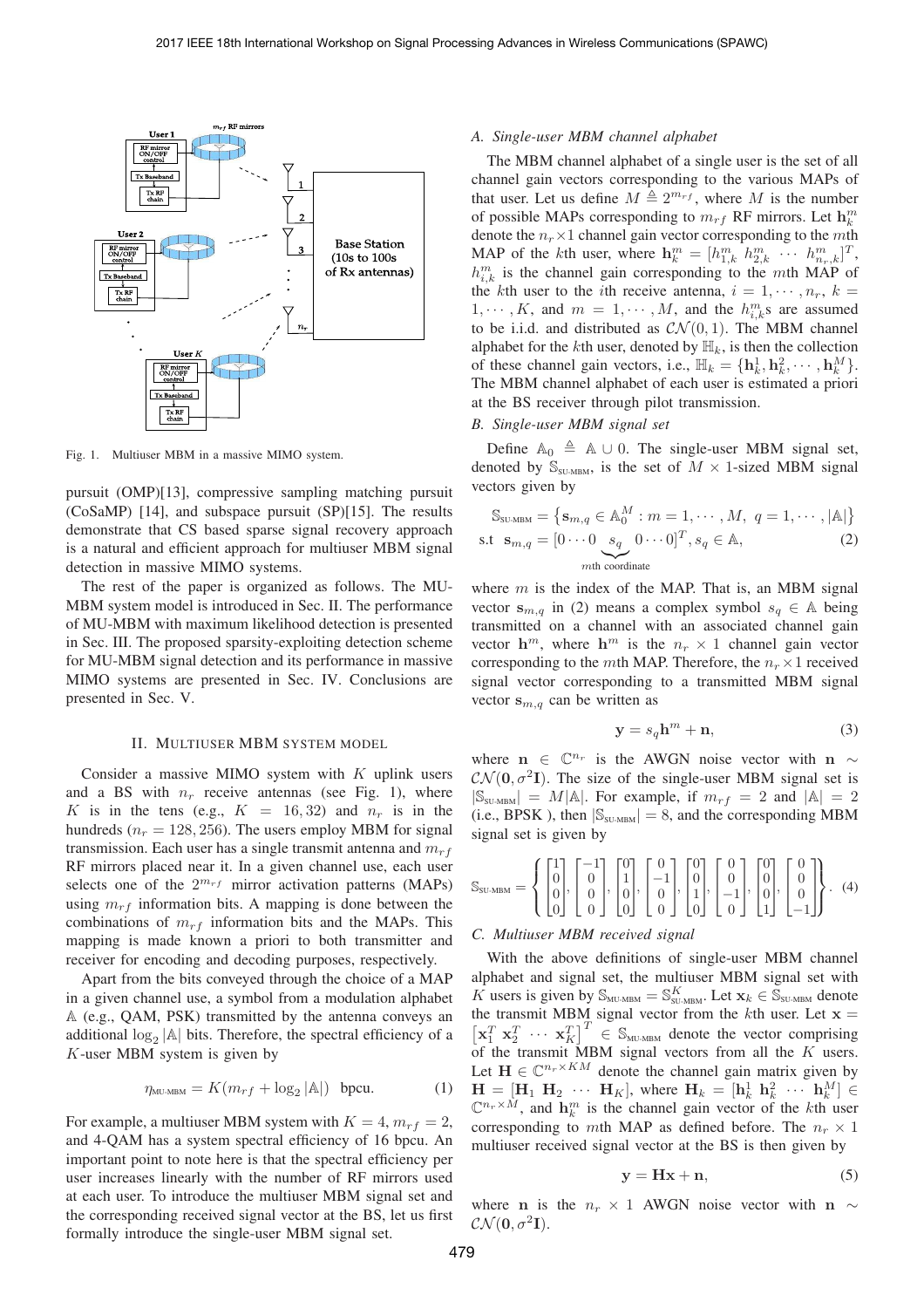#### III. ML DETECTION PERFORMANCE OF MU-MBM

In this section, we present the BER performance of multiuser MBM under maximum likelihood (ML) detection and compare with the performances of other multiuser schemes that employ conventional modulation, spatial modulation, and generalized spatial modulation. The ML detection rule for the multiuser MBM system model in (5) is given by

$$
\hat{\mathbf{x}} = \underset{\mathbf{x} \in \mathbb{S}_{\text{MU-MBM}}} {\text{argmin}} ||\mathbf{y} - \mathbf{H}\mathbf{x}||^2. \tag{6}
$$

We consider a MU-MBM system with  $K = 2$ ,  $n_r = 8$ ,  $m_{rf}$  = 3, BPSK, and 4 bpcu per user. Let  $n_t$  and  $n_{rf}$ denote the number transmit antennas and transmit RF chains, respectively, at each user. Note that in the considered MU-MBM system, each user uses one transmit antenna and one transmit RF chain, i.e.,  $n_t = n_{rf} = 1$ . We compare the performance of the above MU-MBM system with those of three other multiuser systems which use  $i$ ) conventional modulation  $(CM), ii)$  spatial modulation (SM), and  $iii)$  generalized spatial modulation (GSM). The multiuser system with conventional modulation (MU-CM) uses  $n_t = n_{rf} = 1$  at each user and employs 16-QAM to achieve the same spectral efficiency of 4 bpcu per user. The multiuser system with SM (MU-SM) uses  $n_t = 2$ ,  $n_{rf} = 1$ , and 8-QAM, achieving a spectral efficiency of  $\log_2 n_t + \log_2 |\mathbb{A}| = \log_2 2 + \log_2 8 = 4$  bpcu per user. The multiuser system with GSM (MU-GSM) uses  $n_t = 4$ ,  $n_{rf} = 2$ , and BPSK, achieving a spectral efficiency of  $\lfloor \log_2 \binom{n_t}{n_{rf}} \rfloor + \log_2 |\mathbb{A}| = \lfloor \log_2 \binom{4}{2} \rfloor + \log_2 2 = 4$  bpcu per user.

Figure 2 shows the BER performance of the MU-MBM, MU-CM, MU-SM, and MU-GSM systems described above. The following inferences can be drawn from Fig. 2.

- <sup>∙</sup> The MU-MBM system achieves the best performance among all the four systems considered. For example, MU-MBM performs better by about 5 dB, 4 dB, 2.5 dB compared to MU-CM, MU-SM, and MU-GSM systems, respectively, at a BER of  $10^{-5}$ .
- <sup>∙</sup> The better performance of MU-MBM can be attributed to more bits being conveyed through mirror indexing, which allows MU-MBM to use lower-order modulation alphabets (BPSK) compared to other systems which may need higher-order alphabets (8-QAM, 16-QAM) to achieve the same spectral efficiency.
- <sup>∙</sup> MU-MBM performs better than MU-GSM though both use BPSK in this example. This can be attributed to the good distance properties of the MBM signal set [2].

Note that though the results in Fig. 2 illustrate the performance superiority of MU-MBM over MU-CM, MU-SM, and MU-GSM, they are presented only for a small system with  $K = 2$  and  $n_r = 8$ . This is because ML detection is prohibitively complex for systems with large  $K$  (ML detection is exponentially complex in  $K$ ). However, massive MIMO systems are characterized by  $K$  in the tens and  $n_r$  in the hundreds. Therefore, low-complexity detection schemes which scale well for such large-scale MU-MBM systems are needed. To address this need, we resort to exploiting the inherent sparse nature of the MBM signal vectors, and devise a compressive sensing based detection algorithm in the following section.



Fig. 2. BER performance of MU-MBM, MU-CM, MU-SM, and MU-GSM with  $K = 2$ ,  $n_r = 8$ , 4 bpcu per user, and ML detection.

# IV. SPARSITY-EXPLOITING DETECTION OF MU-MBM SIGNALS

It is evident from the example signal set in (4) that the MBM signal vectors are inherently sparse. An MBM signal vector has only one non-zero element out of  $M$  elements, leading to a sparsity factor of  $1/M$ . For example, consider an MBM signal set with  $m_{rf} = 4$  and  $M = 2^{m_{rf}} = 16$ . Out of 16 elements in a signal vector, only one element is non-zero resulting in a sparsity factor of 1/16. Exploitation of this inherent sparsity to devise detection algorithms can lead to efficient signal detection at low complexities. Accordingly, we propose a low-complexity MU-MBM signal detection scheme that employs compressive sensing based sparse reconstruction algorithms like OMP, CoSaMP, and SP.

# *A. Proposed sparsity-exploiting detection algorithm*

We first model the MU-MBM signal detection problem as a sparse reconstruction problem and then employ greedy algorithms for signal detection. Sparse reconstruction is concerned with finding an approximate solution to the following problem

$$
\min_{\mathbf{x}} \|\mathbf{x}\|_0 \text{ subject to } \mathbf{y} = \mathbf{\Phi}\mathbf{x} + \mathbf{n},\tag{7}
$$

where  $\Phi \in \mathbb{C}^{m \times n}$  is called the measurement matrix,  $\mathbf{x} \in \mathbb{C}^n$ is the complex input signal vector,  $y \in \mathbb{C}^m$  is the noisy observation corresponding to the input signal, and **n**  $\in \mathbb{C}^m$ is the complex noise vector. The MU-MBM signal detection problem at the BS in (5) can be modeled as a sparse recovery problem in (7), with the measurement matrix being the channel matrix  $\mathbf{H} \in \mathbb{C}^{n_r \times KM}$ , the noisy observation being the received signal vector  $y \in \mathbb{C}^{n_r}$ , and the input being the MU-MBM transmit signal vector  $\mathbf{x} \in \mathbb{S}_{\text{MU-MBM}}$ . The noise vector is additive complex Gaussian with **n** ~  $\mathcal{CN}(\mathbf{0}, \sigma^2 \mathbf{I})$ .

**Algorithm 1** shows the listing of the pseudo-code of the proposed sparsity-exploiting detection algorithm for MU-MBM signals. Here, SR denotes the sparse recovery algorithm, which can be any one of OMP, CoSaMP, and SP. The signal vector reconstructed by the sparse recovery algorithm is denoted by  $\hat{\mathbf{x}}_r$ . Detecting the MU-MBM signal vector involves detecting the MBM signal vector transmitted by each user. An MBM signal vector from a user has exactly one non-zero entry out of  $M$  entries as observed in the example MBM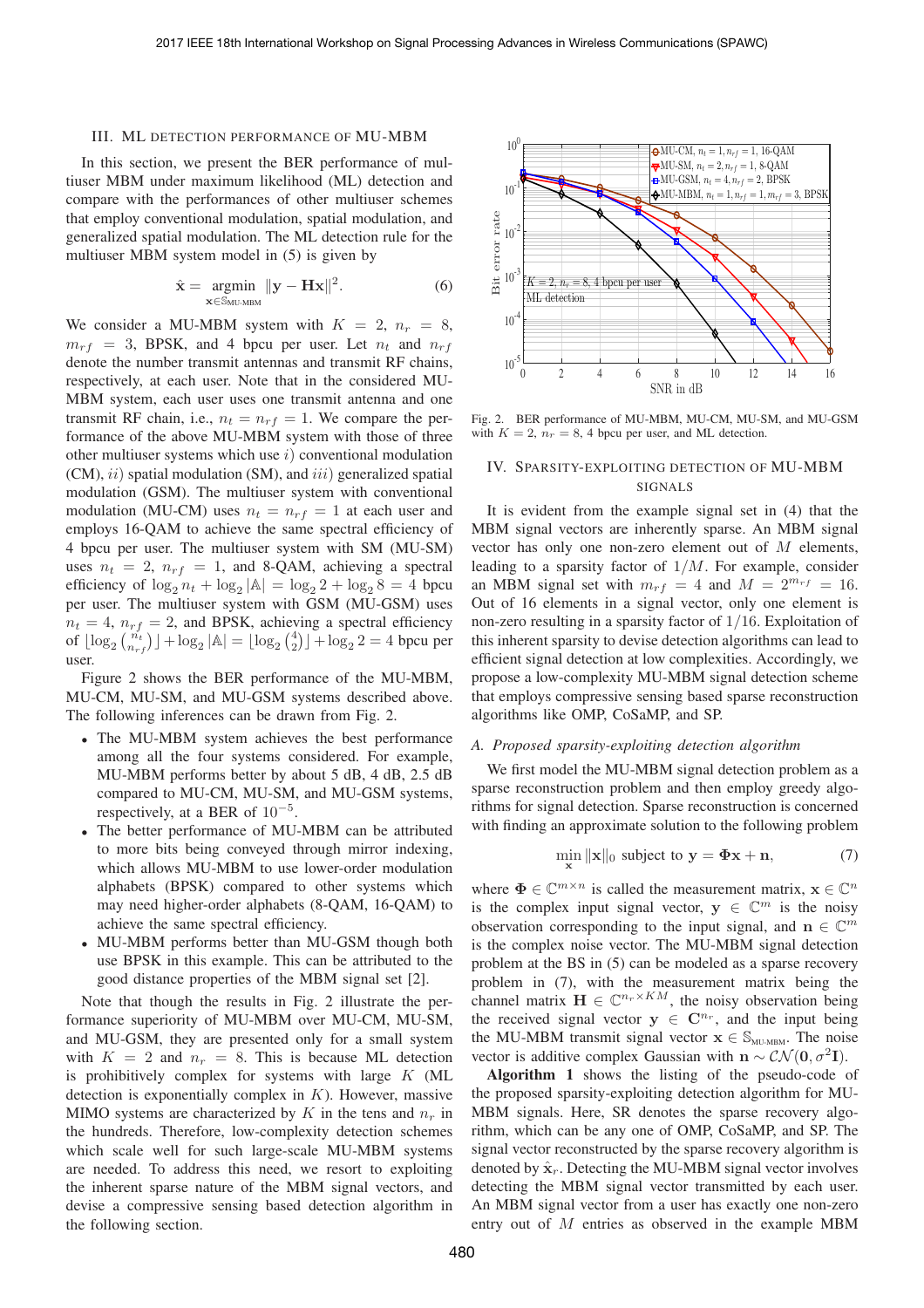| Algorithm 1 Sparsity-exploiting detection for MU-MBM |  |  |  |  |  |  |
|------------------------------------------------------|--|--|--|--|--|--|
|------------------------------------------------------|--|--|--|--|--|--|

1: Inputs:  $y$ ,  $H$ ,  $K$ 2: Initialize:  $i = 0$ 3: **repeat** 4:  $\hat{\mathbf{x}}_r = \text{SR}(\mathbf{y}, \mathbf{H}, K + j)$   $\triangleright$  Sparse Recovery algorithm<br>5:  $\mathbf{u}^j = \text{UAP}(\hat{\mathbf{x}}_r)$   $\triangleright$  Extract User Activity Pattern 5:  $\mathbf{u}^j = \text{UAP}(\hat{\mathbf{x}}_r)$   $\triangleright$  Extract User Activity Pattern 6: **if**  $\|\mathbf{u}^j\|_0 = K$ 7: **for**  $k = 1$  to  $K$ 8:  $\hat{\mathbf{x}}^k = \underset{\mathbf{s} \in \mathbb{S}_{\text{SU-MBM}}}{\text{argmin}} ||\hat{\mathbf{x}}_r^k - \mathbf{s}||^2 \triangleright \underset{\text{mapping}}{\text{Nearest MBM signal}}$  $\mathbf{s} \mathsf{∈} \bar{\mathbb{S}}_{\text{SU-MBM}}$ 10: **end for** 11: **break**; 12: **else**  $j = j + 1$ 13: **end if** 14: **until**  $j < K(M - 1)$ 15: Output: The estimated MU-MBM signal vector  $\hat{\mathbf{x}} = [\hat{\mathbf{x}}^{1^T} \hat{\mathbf{x}}^{2^T} \cdots \hat{\mathbf{x}}^{K^T}]^T$ 

signal set in (4). Hence, SR is expected to reconstruct a MU-MBM signal vector such that the MBM signal sub-vector corresponding to a given user has only one non-zero entry. But this constraint on the expected support set is not built in the general sparse recovery algorithms. In general, a sparse recovery algorithm can output  $K$  non-zero elements at any of the  $KM$  locations of  $\hat{\mathbf{x}}_r$ . To overcome this issue, we define user activity pattern (UAP), denoted by  $\bf{u}$ , as a  $K$ -length vector with kth entry as  $u_k = 1$  if there is at least one nonzero entry in the  $k$ th user's recovered MBM signal vector, and  $\mathbf{u}_k = 0$  otherwise. A valid reconstructed signal vector is one which has all ones in **u**. SR is used multiple times with a range of sparsity estimates starting from  $K$   $(K + j)$  in the algorithm listing) till the valid UAP is obtained (i.e., till the algorithm reconstructs at least one non-zero entry for each user's MBM signal vector).

In the algorithm listing,  $\mathbf{u}^j$  denotes the UAP at the jth iteration. On recovering an  $\hat{\mathbf{x}}_r$  with valid UAP, the MBM signal vector of each user is mapped to the nearest (in the Euclidean sense) MBM signal vector in  $\mathbb{S}_{\text{SU-MBM}}$ . This is shown in the Step 8 in the algorithm listing, where  $\hat{\mathbf{x}}_r^k$  denotes the recovered MBM signal vector of the  $k$ th user and  $\hat{\mathbf{x}}^k$  denotes the MBM signal vector to which  $\hat{\mathbf{x}}_r^k$  gets mapped to. Finally, the MU-MBM signal vector is obtained by concatenating the detected MBM signal vectors of all the users, i.e., ,  $\hat{x}$  =  $[\hat{\textbf{x}}^{1^T} \hat{\textbf{x}}^{2^T} \cdots \hat{\textbf{x}}^{K^T}]^T$ .

The decoding of information bits from the detected MBM signal vector of a given user involves decoding of mirror index bits and QAM symbol bits of that user. The mirror index bits are decoded from the MAP of the detected MBM vector and the QAM bits are decoded from the detected QAM symbol.

## *B. Performance results in massive MIMO system*

In this subsection, we present the BER performance of MU-MBM systems in a massive MIMO setting (i.e.,  $K$  in the tens and  $n_r$  in the hundreds) when the proposed **Algorithm 1** is used for MU-MBM signal detection at the BS. In the same massive MIMO setting, we evaluate the performance of other systems that use conventional modulation (MU-CM),



Fig. 3. BER performance of MU-MBM in a massive MIMO system with  $K = 16$ ,  $n_r = 128$ ,  $n_t = 1$ ,  $n_{rf} = 1$ ,  $m_{rf} = 6$ , 4-QAM, 8bpcu per user, using the proposed detection algorithm. MMSE detection performance is also shown for comparison.

spatial modulation (MU-SM), and generalized spatial modulation (MU-GSM), and compare them with the performance achieved by MU-MBM. The proposed **Algorithm 1** is also used for the detection of MU-SM and MU-GSM. It is noted that the MU-SM and MU-GSM signal vectors are also sparse with sparsity factors  $1/n_t$  and  $n_{rf}/n_t$ , respectively. So the use of the proposed algorithm for detection of these signals is also appropriate. ML detection (with sphere decoding) is used to detect MU-CM signals.

## *MU-MBM performance using proposed algorithm:*

Figure 3 shows the performance of MU-MBM system using the proposed algorithm with  $i$ ) OMP,  $ii$ ) CoSaMP, and  $iii$ ) SP. MMSE detection performance is also shown for comparison. A massive MIMO system with  $K = 16$  and  $n_r = 128$  is considered. Each user uses  $n_t = 1$ ,  $n_{rf} = 1$ ,  $m_{rf} = 6$ , and 4-QAM. This results in a spectral efficiency of 8 bpcu per user, and a sparsity factor of  $1/64$ . From Fig. 3, we observe that the proposed algorithm with OMP, CoSaMP, and SP achieve significantly better performance compared to MMSE. Among the the use of OMP, CoSaMP, and SP in the proposed algorithm, the use of SP gives the best performance. This illustrates the superior reconstruction/detection advantage of the proposed algorithm with SP. We will use the proposed algorithm with SP in the subsequent performance results figures. It is noted that, for an  $m \times n$  matrix and a k-sparse vector, the complexity of SP is  $\mathcal{O}(kmn)$  [15], where as the complexity of MMSE detection is  $\mathcal{O}(n^3)$ .

# *Performance of MU-MBM, MU-SM, MU-GSM:*

Figure 4 shows a BER performance comparison between MU-MBM, MU-CM, MU-SM, and MU-GSM in a massive MIMO setting with  $K = 16$  and  $n_r = 128$ . The proposed algorithm with SP is used for detection in MU-MBM, MU-SM, and MU-GSM. ML detection is used for MU-CM. The spectral efficiency is fixed at 5 bpcu per user for all the four schemes. MU-MBM achieves this spectral efficiency with  $n_t = 1$ ,  $n_{rf} = 1$ ,  $m_{rf} = 3$ , and 4-QAM. MU-CM uses  $n_t = 1$ ,  $n_{rf} = 1$ , and 32-QAM to achieve 5 bpcu per user. To achieve the same 5 bpcu per user, MU-SM uses  $n_t = 4$ ,  $n_{rf} = 1$ , and 8-QAM, and MU-GSM uses  $n_t = 5$ ,  $n_{rf} = 2$ , and BPSK. The sparsity factors in MU-MBM, MU-SM, and MU-GSM